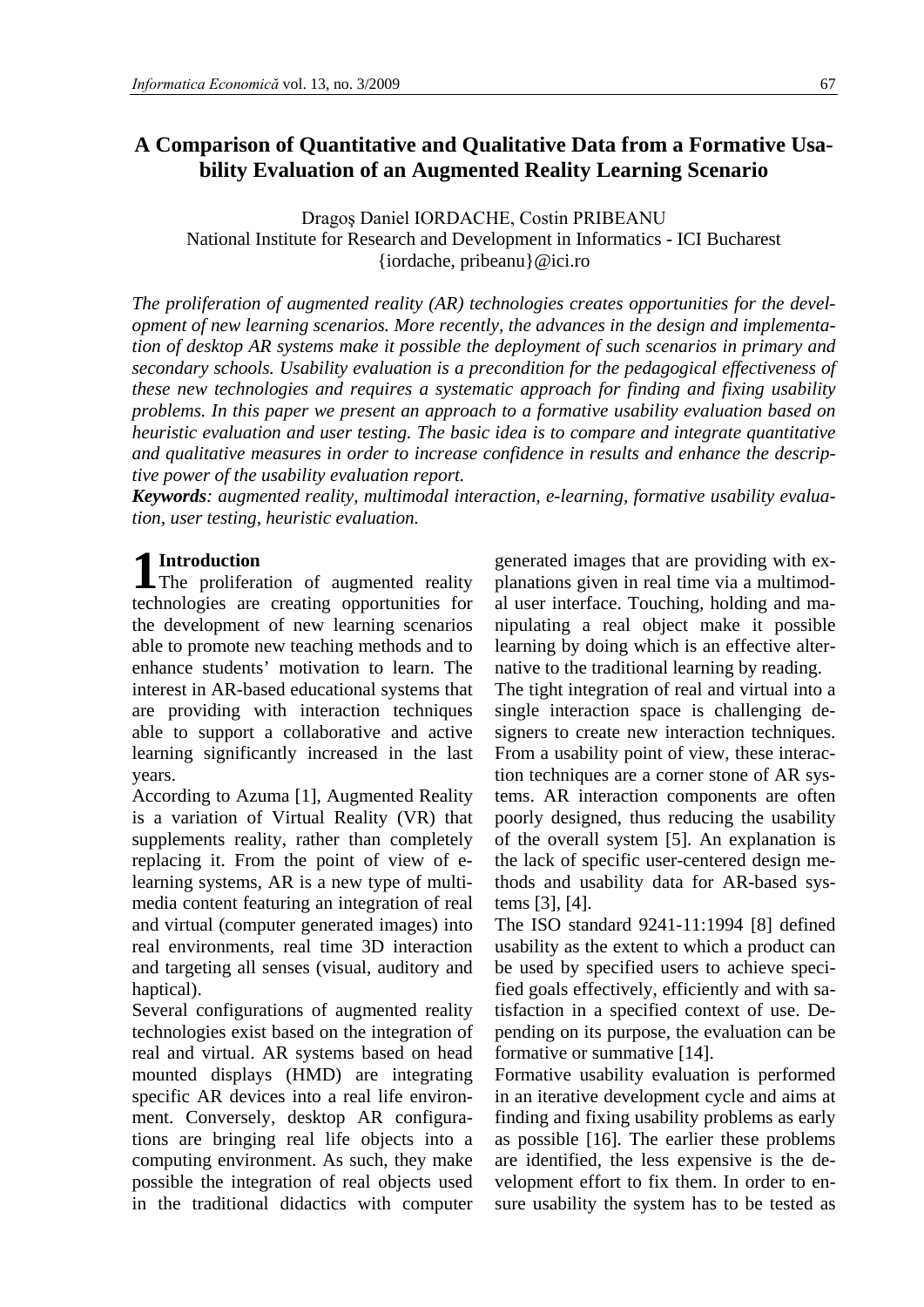early as possible in the development process. Formative usability evaluation can be carried on by conducting an expert-based usability evaluation (sometimes termed as heuristic evaluation) and / or by conducting user testing with a small number of users. In this last case, the evaluation is said to be usercentered, as opposite to an expert-based formative evaluation.

A formative evaluation report should be both reliable and useful for designers. A general approach to increase confidence in results is to conduct both heuristic evaluation and user testing then to analyze and compare results. In this respect, Gabbard et al. [5] proposed a user-centered design approach based on 4 main activities: user task analysis, expertbased formative evaluation, user-centered formative evaluation and summative usability evaluation.

In this paper we present an approach to the formative usability evaluation of an ARbased learning scenario for biology. Both a heuristic evaluation and user testing were conducted. Then the results were analyzed in order to identify the causes and possible ways to fix them. In order to increase their usefulness for designers we grouped the usability problems on categories and documented each category with the qualitative data collected from user testing.

The rest of this paper is structured as follows. In the next section we will present the research framework. Then we describe the method used. The measures of effectiveness and efficiency are presented in section 4. In section 5 we compare the evaluation results from heuristic evaluation and use testing. The paper ends with conclusion in section 6.

## **2 The ARiSE research project**

The AR-based learning scenario was developed in the framework of the ARiSE research project (Augmented Reality for School Environments). The project was carried on in a consortium of five research partners and two school partners.

The main objective of the ARiSE project is to test the pedagogical effectiveness of introducing AR in schools and creating remote

collaboration between classes around AR display systems. ARiSE developed a new technology, the Augmented Reality Teaching Platform (ARTP) in three stages thus resulting three research prototypes. Each prototype is featuring a new application scenario based on a different interaction paradigm.

ARTP is a desktop AR environment: users are looking to a see-through screen where virtual images are superimposed over the perceived image of a real object placed on the table [17].

In the biology scenario, the real object is a flat torso of the human body showing the digestive system. The test was conducted on the platform of ICI Bucharest. The real object and the pointing device could be observed in Figure 1 which is showing, two students staying face-to-face and sharing the same torso.



**Fig. 1.** Students testing the biology scenario

A pointing device having a colored ball at the end of a stick and a remote controller Wii Nintendo as handler is used as interaction tool that serves for three types of interaction: pointing on a real object, selection of a virtual object and selection of a menu item. The tasks as well as user guidance during the interaction are presented via a vocal user interface.

The application implemented 4 tasks: a demo program explaining the absorption / decomposition process of food and three exercises: the  $1<sup>st</sup>$  exercise asking to indicate the organs of the digestive system and exercises 2 and 3, asking to indicate the nutrients absorbed / decomposed in each organ respectively the or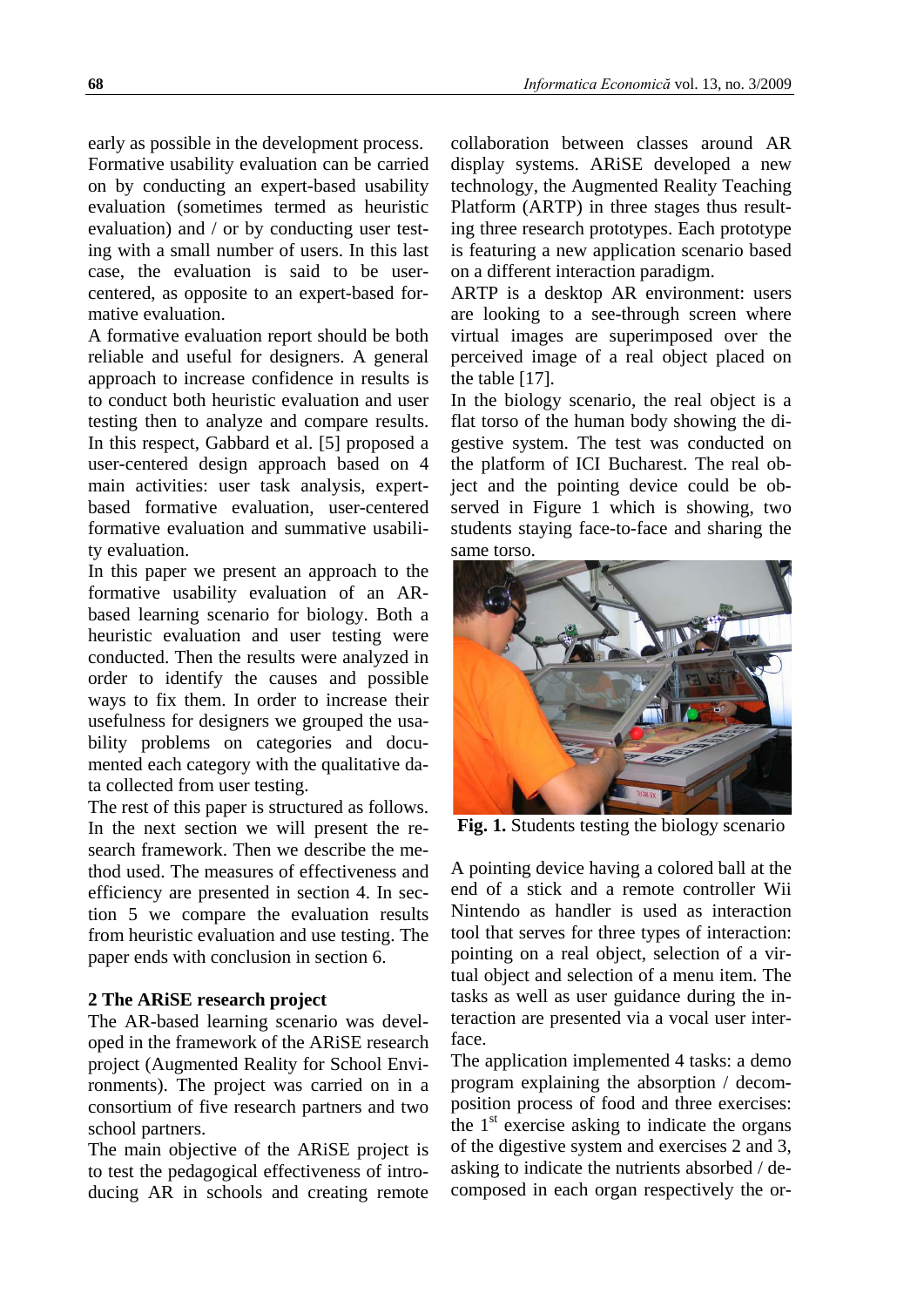gans where a nutrient is absorbed / decomposed. In order to make possible a self evaluation of their knowledge, the application counted and displayed after each exercise the errors made by students.

## **3 Method and procedure**

There are several approaches to usability evaluation and, consequently many usability evaluation methods [6]. In the last decade, many usability studies compared the effectiveness of various usability evaluation methods [7]. As pointed out in [9], the trend is to delineate the trade-offs and to find ways to take advantage of the complementarities between different methods. In order to increase confidence in results mixed research approaches that are undertaken as well as comparison between quantitative and qualitative data [15].

Another key concern is to increase the downstream utility of usability evaluation results, i.e. to make them useful for designers [11]. Downstream utility was defined as the degree to which the plus or minus in usability could be directly related to the evaluation results and recommendations [10]. This can be achieved by finding suitable ways to report usability problems and prioritizing them following their importance for the software system.

Two evaluation methods are widely used in the current usability practice: *user testing* and *heuristic evaluation*. User testing is based on testing the system with a group of participants representing, as closely as possible, the users of the target product. Heuristic evaluation is conducted by a small group of evaluators who examine a user interface and assess its compliance with a set of usability principles or heuristics [13].

Usability problems (UP) identified during heuristic evaluation are ranked for their potential impact into severe, moderate and minor problems. Heuristic evaluation provides two kinds of measures:

- Quantitative: number of usability problems in each category.
- Qualitative: detailed description of individual usability problems.

Nielsen & Molich [13] proposed 10 heuristics for the evaluation of a user interface: visibility of system status, compatibility with the activity, user freedom and control, consistency, error prevention, recognition instead of recall, flexibility, aesthetics and minimalist design, quality of error messages.

Bastien and Scapin [2] proposed a set ergonomic criteria consisting of 18 elementary criteria: prompting, immediate feedback, grouping / distinction by location, grouping / distinction by format, legibility, concision, minimal actions, information density, explicit user actions, user control, user experience, flexibility, error protection, quality of error messages, error correction, significance of codes, consistency, compatibility. These criteria are grouped into 8 categories (general principles). For each ergonomic criterion the prescription is providing with definition, rationale, comments, and examples of guidelines.

A user testing of the biology scenario was conducted with 42 students (2 classes) from two schools in Bucharest. Students came in groups of 6-8 accompanied by a teacher, so testing has been organized in 2 sessions. The students were assigned 3 tasks: a demo lesson, the  $1<sup>st</sup>$  exercise and one of the exercises 2 or 3.

Effectiveness and efficiency measures from user log files were collected. After testing the students were asked to mention three most positive and three most negative aspects regarding their interaction with the ARTP.

A heuristic evaluation was carried on in the same period. Two experts in usability evaluation tested the application by performing all tasks in order. The usability was assessed against the ergonomic criteria defined by Bastien and Scapin [2] and further refined and adapted for mixed reality environments by Bach & Scapin [3]. Usability problems identified were recorded by using the template described in [9].

## **4 User testing results**

The most negative aspects mentioned by students after user testing were analyzed in order to extract key words (attributes). Some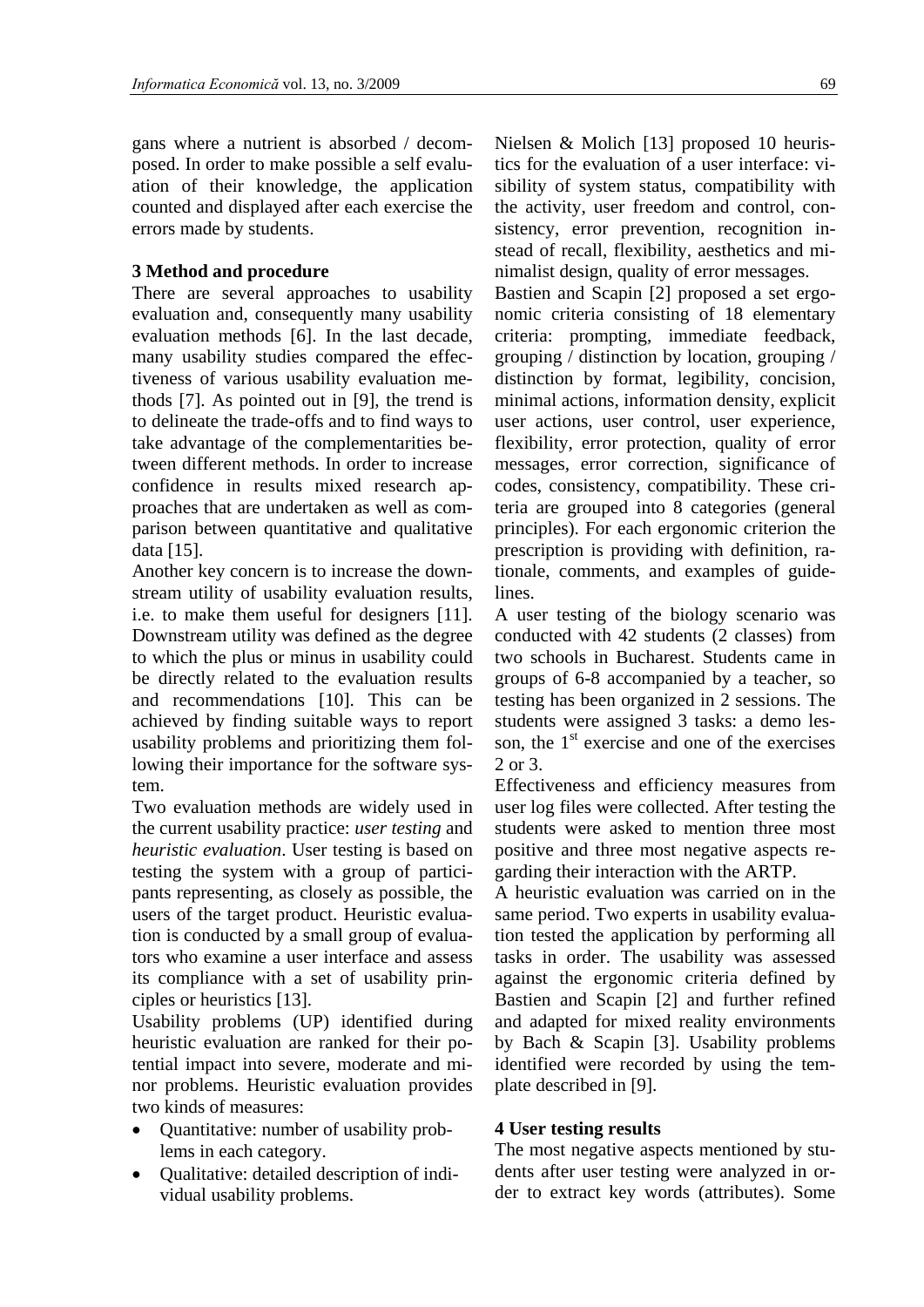students only described one or two aspects while others mentioned several aspects in one sentence thus resulting a master list of 79 attributes. In fact, these attributes represent inductive codes [\*] generated by a direct examination of data during the coding process. The attributes are face sheet codes applied to the whole list of students' comments. Attributes were then grouped into hierarchical categories as illustrated in Table 1.

**Table 1.** Categories of negative aspects

| Category               | Frequency | Percent |
|------------------------|-----------|---------|
| Selection problems     | 25        | 31.0    |
| Eye pains and glasses  | 18        | 22.8    |
| Real object too big    | 15        | 19.0    |
| Visualization problems |           | 6.3     |
| Wrong superposition    | 2         | 2.5     |
| Other                  | 14        | 17.7    |
| Total                  | 7Q        | 100.0   |

Essentially, the negative aspects mentioned by students are qualitative descriptions of usability problems they experienced during the interaction with the ARTP.

Most of the negative aspects are related to selection problems (31%). Students also complained about eye pains after using the 3D stereo glasses as well as about the difficulty to accommodate glasses. A number of 15 attributes of 79 (19%) are related to the difficulty to manipulate the real object which is shared by two students. Next two categories account for 7 attributes (8.8%) that are related to the accuracy of the visual perception. This issue is often reported in AR systems where computed generated images are superimposed on the see-through screen. Finally, other attributes (17.7%) are related to various technical problems, such as: difficulty to accommodate the headphones, clarity of sound, difficulty to understand and operate the application.

In Table 2, the measures of effectiveness (completion rate and number of errors) and efficiency (mean execution time) for the biology scenario are presented that are based on the data collected in log files during user testing.

The number of observations is varying because not all tasks have been assigned to

each student and, in some cases it was not possible to perform all assigned exercises because of technical problems.

|  |  | Table 2. Effectiveness and efficiency measures |  |  |  |
|--|--|------------------------------------------------|--|--|--|
|--|--|------------------------------------------------|--|--|--|

| Turic Ti Entech veness and christene v<br>----------- |                |         |      |        |       |  |  |
|-------------------------------------------------------|----------------|---------|------|--------|-------|--|--|
| Task                                                  | <b>Success</b> | Failure | Rate | Errors | Time  |  |  |
|                                                       | 33             |         | 80%  | 6.88   | 455.8 |  |  |
|                                                       | 32             |         | 91%  | 6.28   | 318.4 |  |  |
|                                                       | l6             |         | 94%  | 15.90  |       |  |  |
|                                                       |                |         |      |        |       |  |  |

The first exercise was easier to solve but more difficult to use. The lower rate of success is due both to the lack of knowledge in biology and difficulty to use. Errors (min=0, max=19, SD=4.83) were mainly due to the difficulties experienced with the selection of an organ. The mean time on task was 455.8 sec (SD=193.7).

As shown in Table 1, most mentioned negative aspects are related to selection problems. Students often complained about the difficulty to select small organs, such as: oral cavity, duodenum or pancreas. Table 3 shows the number of errors in exercise 1.

| <b>Twore of EXTERNAL SERVICE OF LARGE</b> |        |                 |           |  |  |  |  |
|-------------------------------------------|--------|-----------------|-----------|--|--|--|--|
| Organ name                                | No.    | No.             | Mean no.  |  |  |  |  |
|                                           | Errors | <b>Students</b> | of errors |  |  |  |  |
| Oral cavity                               | 42     | 19              | 2.21      |  |  |  |  |
| Duodenum                                  | 40     | 18              | 2.22      |  |  |  |  |
| Pancreas                                  | 36     | 15              | 2.40      |  |  |  |  |
| Esophagus                                 | 33     | 16              | 2.10      |  |  |  |  |
| Other organs                              | 76     | 28              | 2.71      |  |  |  |  |
| Total                                     | 227    |                 |           |  |  |  |  |

**Table 3.** Errors in selecting organs

As it could be observed, 151 errors of 227 (66.5%) were encountered while students tried to select small organs (oral cavity, duodenum, pancreas and esophagus), i.e. a mean of 37.7 errors / organ for all students. The rest of organs (lambs, stomach, liver, small intestine, large intestine) accounted for 76 errors with a mean of 15.2 errors / organ for all students.

The last two exercises were more difficult to solve (there is a many-to-many relationship between organs and nutrients). From a pedagogical point of view, the higher rate of success as compared to the first exercise is due to the gain in knowledge during the first task, when students rehearsed the position of each organ. From a usability point of view, the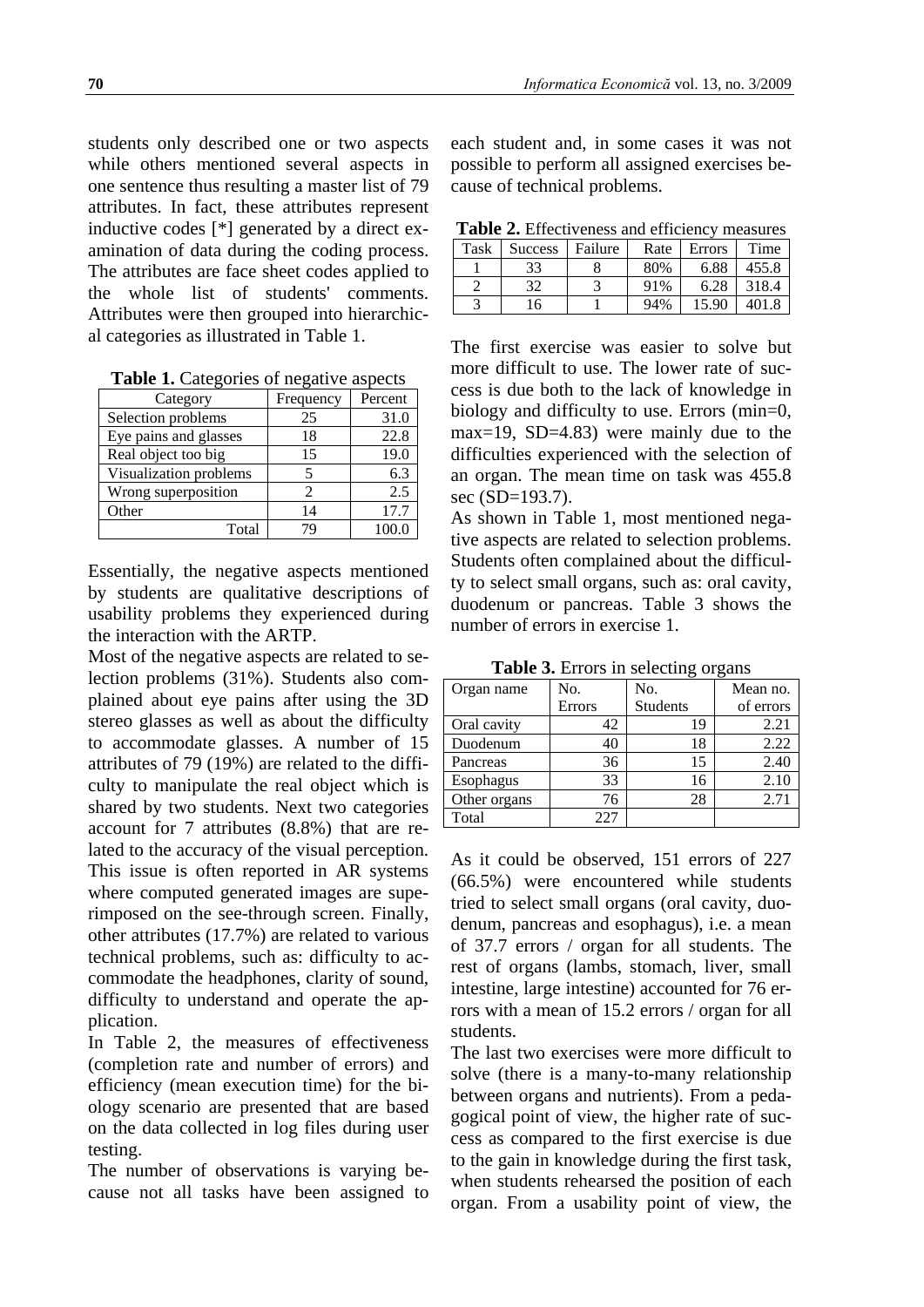second exercise was easier to use since the nutrients were selected with the remote controller.

Three students from 35 failed to solve the second exercise. All students made errors and 4 students made over 10 errors. The mean execution time was 318.4 sec. (SD=220.1)

Only one student from 17 failed to solve the third exercise. All students made errors and 7 students made over 20 errors. In this case, errors are due to the lack of knowledge and to the difficulties in selecting organs. The mean execution time was 401.8 sec (SD=226.8).

As regarding the mean value of errors there is a small difference between the first two exercises (6.28 respectively 6.88) and the last one (15.90). It seems that students found more difficult to use the pointer for indicating in which organs the nutrients are absorbed / decomposed than to use the remote controller for selecting nutrients.

Overall, 32 students (78%) succeeded to perform all assigned exercises, 6 students performed only one exercise while 3 students failed to perform any exercise.

The total execution time for the 11 students performing all assigned exercises varied between 705 sec. (with 22 errors) and 1972 sec. (with 10 errors). The total mean time on task was 1207.8 sec. i.e. 20.1 min (SD=8.75).

#### **5 Heuristic evaluation results**

The heuristic evaluation was done by assessing the usability of the ARTP against ergonomic principles. Then usability problems were grouped according to their severity (estimated impact) in three categories: severe, moderate and minor, as shown in Table 4. Two usability experts tested the scenario by performing each task in order. The evaluation followed the process of consolidating the list o usability problems according to the proce-

dure described by Law & Hvannberg [12].

Individual usability problems were recorded and documented. Many of them were found in several tasks. Then each expert filtered the usability problem set by retaining a set of unique usability problems. The localization of each of them was updated in order to note all tasks which are affected. Finally, the lists

of filtered usability problems were merged in order to produce a set of unique usability problems.

**Table 4.** Usability problems per task and severity

| <b>Tasks</b>      | Severe | Moderate | Minor |
|-------------------|--------|----------|-------|
| All tasks         |        |          |       |
| Demo program      |        |          |       |
| Exercise 2        |        |          |       |
| Exercises 1 and 3 |        |          |       |
| Total             |        |          |       |

After consolidation, a total number of 19 usability problems were retained from which 10 apply for all tasks, 5 for the second exercise, 3 for the demo program and 1 for the exercises 1 and 3.

Most of the usability problems (12 problems of 19) are moderate, 4 are severe and 3 are minor. 10 of 19 usability problems are general since they affect all the tasks. Most of the specific usability problems (5 problems of 9) are affecting the second exercise. Each usability problem was recorded following a template as illustrated in Table 5.

**Table 5.** Example of usability problem description

| ЫI          | UP5                                  |
|-------------|--------------------------------------|
| Task        | All                                  |
| Context of  | Users are adjusting the screen posi- |
| use         | tion for many reasons: to better fit |
|             | the virtual image, to fit with their |
|             | height or to allow ball manipulation |
| Usability   | The superposition is wrong although  |
| problem     | it should be accurate regardless the |
|             | position of the "see-through" screen |
| Criterion   | User guidance - prompting            |
| Severity    | Moderate                             |
| Suggestions | Revise the visualization program.    |
| for design- | Elaborate on a set-up specification  |
| ers         | in order to harmonize the height di- |
|             | mensions for the table / chair and   |
|             | "see-through" screen.                |

The context of use enables a rapid identification / localization of the problem as well as the replication of the evaluation. An analysis of the problem description occurring in a given context makes it possible to identify the causes and to structure the usability problems accordingly. This is very useful for designers which can establish priorities in order to fix most of the usability problems in a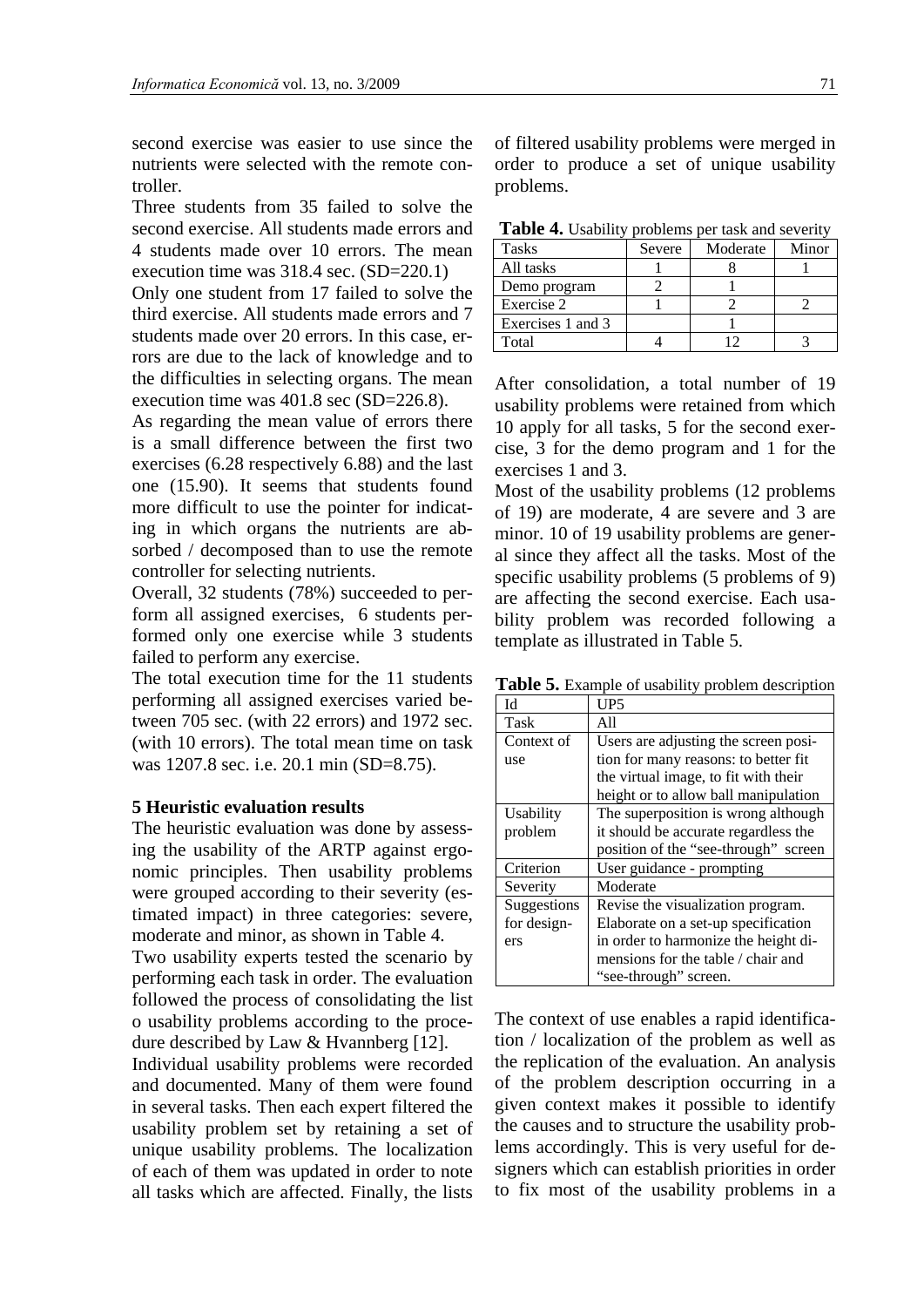short period of time and with less development effort.

Based on this analysis, the usability problems were grouped into categories, as illustrated in Table 6.

| Category / ergo-<br>nomic criteria | Prompting      | Legibility | Feedback       | Compatibility  | Minimal actions | Info density | Total |
|------------------------------------|----------------|------------|----------------|----------------|-----------------|--------------|-------|
| Selection                          | $\overline{2}$ |            | 2              | $\overline{2}$ | 1               |              |       |
| Visualization                      | 3              |            |                |                |                 |              | 4     |
| Superposition                      | $\overline{2}$ | 3          |                |                |                 |              | 5     |
| Glasses                            |                |            |                |                |                 |              |       |
| Other                              | 2              |            |                |                |                 |              | 2     |
| Total                              | 9              | 3          | $\mathfrak{D}$ | 3              | 1               | 1            | 19    |

**Table 6.** Categories of usability problems

From the point o view of the violated ergonomic principle, most of the usability problems are related to prompting, feedback and legibility (general principle: user guidance). Other two problems are related to the information density and minimal actions (general principle: work load).

A percentage of 36.8% (7 out of 19) of usability problems are related to the difficulties experienced by users during the selection of an organ or a nutrient. Selection is done with the pointing device and the problems are related to prompting (organ name not displayed or cursor blocked when leaving the selection area), lack of feedback (pointer ball not recognized), compatibility (oral cavity not shown because the real object is too big and lies outside the selection area) and minimal actions (selecting the last item in the menu could be done easier).

These problems were also described in a less formal way, in the negative aspects mentioned by students ("*Sometimes the ball is blocked resulting in a wrong selection of an organ*", "*I couldn't select well during the first exercise*", "*Is difficult to move the cursor*").

Most difficult was to select small organs ("*It is difficult to find some organs*", "*I could not select de oral cavity*"). This was also due to the fact that a torso is shared by 2 students.

While for one of them the oral cavity is at hand, for the other is difficult to select it because the torso has to be moved until the organ is in the selection area of the camera. It was also difficult to select the small organs placed much closed to each other like duodenum and pancreas. It was difficult for the students to maintain the position of the cursor on the organ. In fact, several selection problems were provoked by the size of the real object. Many students complained that the real object is too big ("*We had to move the torso*", "*The torso is too big and not everything could be observed on the screen*").

Visualization and superposition lack of accuracy represent the next categories of usability problems identified by the heuristic evaluation. These problems are mainly associated with prompting and legibility. Students also complained about this ("*The screen is not synchronized with the torso*", "*The projected image was not well superimposed over the torso*", "*Some times the projected image was not clear*").

The 3D wireless stereo glasses were another source of discomfort. From the one hand, for some students was difficult to accommodate the glasses and headphones, especially if they were already wearing their own glasses. Most of the students also complained about the eye pains after user testing ("*Glasses are too small*", "*Uncomfortable glasses*", "*I felt a pain in my eyes during and after testing*"). This was mainly due to the interference between the infrared emitters which provoked shuttering of glasses.

#### **6 Conclusion**

Several usability problems exist that were identified and documented by heuristic evaluation and user testing results. User testing provides with quantitative measures of effectiveness and efficiency, such as rate of completion and time on task. While these quantitative measures are good to generally assess the usability of the learning scenario, they are not descriptive enough to reveal individual usability problems.

The novelty of our approach consists in the integration of results of user testing and heu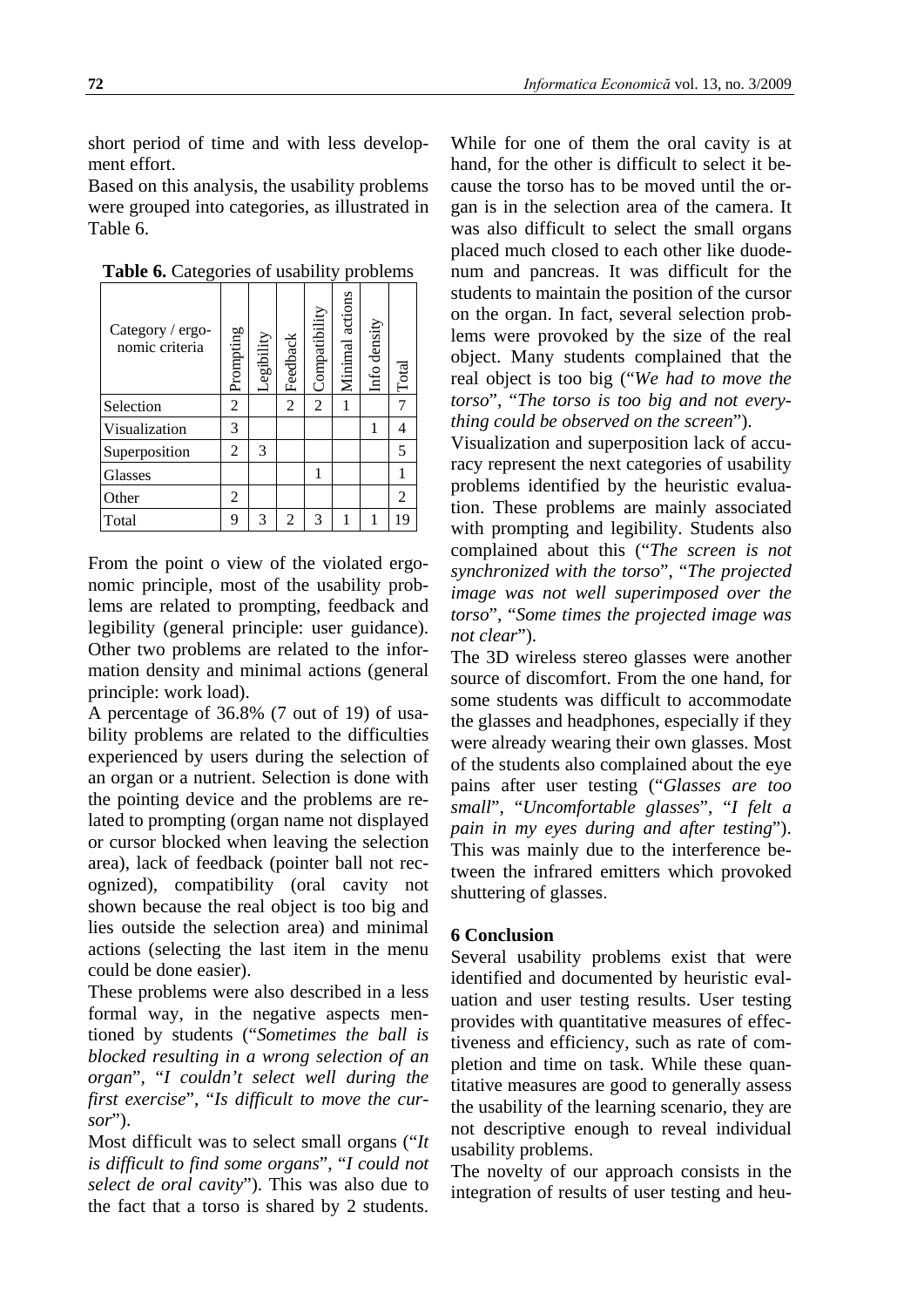ristic evaluation. In this respect, we analyzed the usability problems and grouped them into categories which are similar to the structuring of negative aspects mentioned by students. This way is possible to enrich the description of each type of usability problem.

Heuristic evaluation performed by experts provides with a complete description of individual usability problems, as well as with suggestions for fixing it. The severity enables a prioritization for designers while the ergonomic criterion violated by the design helps in understanding the problem and its effect on user's interaction with the system.

Comparing the quantitative and qualitative measures collected via user testing and heuristic evaluation is increasing confidence in the evaluation results. It was clear that most of the usability problems were related to the selection of organs / nutrients, visualization and superposition. From an ergonomic point of view, these problems have to be fixed in order to ensure appropriate user guidance.

The description of usability problems is more reliable and useful when is complemented with qualitative measures such as negative aspects mentioned by students after testing. The excerpts from students' comments are helping designers to better understand how users perceive the ease of use of specific ARbased interaction techniques.

Many students complained about eye pains provoked by the wireless stereo glasses. Therefore it was strongly recommended to replace them with wired stereo glasses and to include this requirement into the technical specification of the desktop AR platform. Also, calibration of technical devices should be improved and automated as much as possible.

Another requirement which should be included in a technical specification of an AR platform is related to the workplace. Many students found it difficult to manipulate the real object and complained about the lack of compatibility between the real object and the platform. Therefore it was recommended that the height of the see-through screen be adjusted with respect to the height of the table, in order to allow the hands to freely manipulate real objects.

### **Acknowledgement**

This work was supported by the ARiSE research project, funded by the EC under FP6- 027039.

#### **References**

- [1] R. A. Azuma, "Survey of Augmented Reality," *PRESENCE: Teleoperators and Virtual Environments*, Vol. 6, No. 4, pp. 355-385, 1997.
- [2] A. Bastien and D. L. Scapin, "Ergonomic criteria for the evaluation of humancomputer interfaces," *Technical report No. 156*, INRIA, Roquencourt, France, 1993.
- [3] C. Bach and D. L. Scapin, "Adaptation of Ergonomic Criteria to Human-Virtual Environments Interactions," In *Proceedings of Interact'03. IOS Press*, pp. 880- 883, 2003.
- [4] C. Bach and D. Scapin, "Obstacles and perspectives for Evaluating mixed Reality Systems Usability," In *Mixer workshop, Proceedings of IUI-CADUI Conference 2004*, pp. 72-79. ACM Press, 2004.
- [5] J. Gabbard, D. Hix, E. Swan, M. Livingston, T. Herer, S. Julier, Y. Baillot and D. Brown, "A Cost-Effective Usability Evaluation Progression for Novel Interactive Systems ," In *Proceedings of Hawaii International Conference on Systems Sciences, Track 9*, pp. 90276c, IEEE, 2004.
- [6] K. Hornbaek, "Current practice in measuring usability: Challenges to usability studies and research," *Int. J. Human Computer Studies*, No. 64, pp. 79-102, 2006.
- [7] E. T. Hvannberg, E. L. C. Law and M. C. Larusdotir, "Heuristic Evaluation: Comparing ways of finding an reporting usability problems," *Interacting with Computers*, No. 19, pp. 255-240, 2007.
- [8] ISO/DIS 9241-11:1994 Information Technology – Ergonomic requirements for office work with visual display terminal (VDTs) - Guidance on usability.